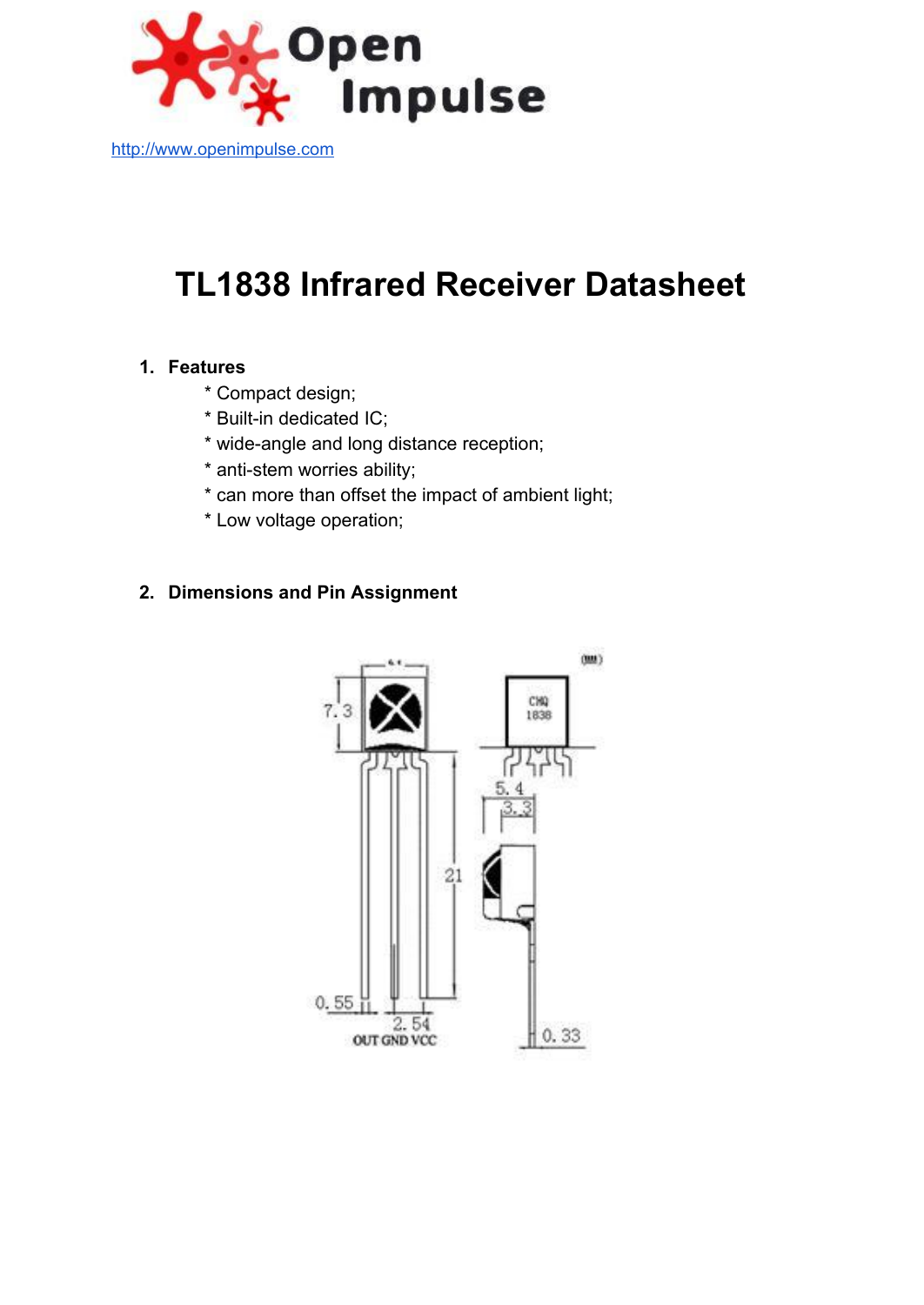

# **3. Application Circuit**



## **4. Schematic Diagram**

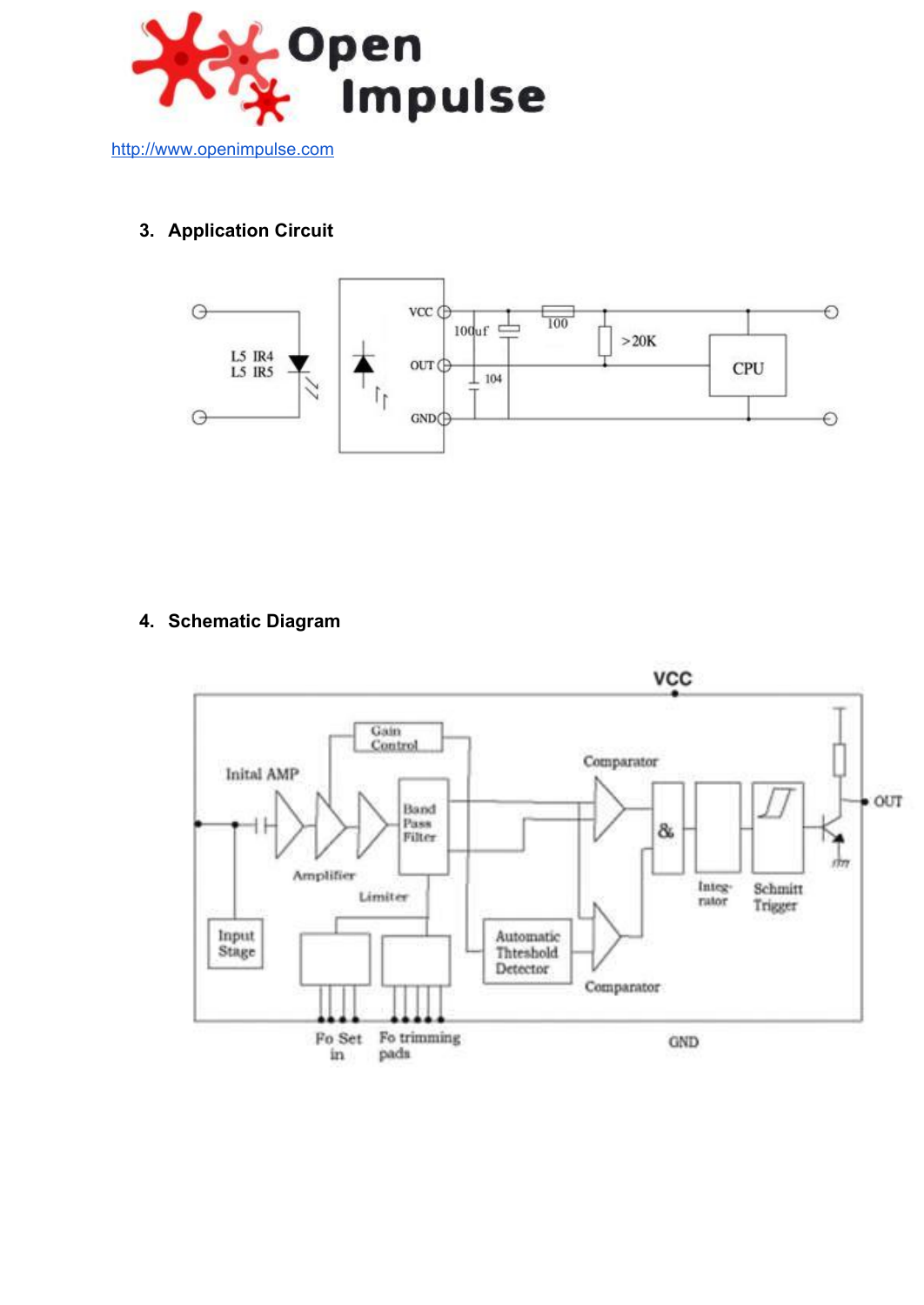

[http://www.openimpulse.com](http://www.google.com/url?q=http%3A%2F%2Fwww.openimpulse.com&sa=D&sntz=1&usg=AFQjCNFxTUcyWdmYJk26cpaSVIm_pIF0yQ)

# **5. Optical Parameters (T = 25** ℃ **Vcc = 5v f0 = 38KHZ)**

| Parameter                | Symbol      | <b>Test Conditions</b>                | Min | Typ | Mnx | Unit       |
|--------------------------|-------------|---------------------------------------|-----|-----|-----|------------|
| <b>Operating Voltage</b> | Vcc         |                                       | 2.7 | 5.5 |     | v          |
| Receiving                |             | $LSIR = 300MA$                        | 10  | 15  |     | M          |
| distance                 |             | (test signal)                         |     |     |     |            |
| Carrier Frequency        | f0          |                                       | 38K |     |     | HZ         |
| Acceptance angle         | 01/2        | Distance attenuation 1/2<br>$+ / -35$ |     |     | Deg |            |
| <b>BMP</b> width         | <b>FBW</b>  | -3Db andwidth                         | 2   | 3.3 | 5   | <b>kHz</b> |
| Quiescent Current        | lcc         | When there is no signal               |     | 0.8 | 1.5 | mA         |
|                          |             | input                                 |     |     |     |            |
| Low output               | <b>VOL</b>  | $V$ in = 0V Vcc = 5V                  |     | 0.2 | 0.4 | $\vee$     |
| High-level output        | <b>VOH</b>  | $Vcc = 5V$                            | 4.5 |     |     | V          |
| The output pulse         | <b>TPWL</b> | Vin = $500\mu Vp-p \times$            | 500 | 600 | 700 | μs         |
| width                    |             |                                       |     |     |     |            |
|                          | <b>TPWH</b> | Vin = $50mVp-p \times$                | 500 | 600 | 700 | μs         |

※ testing on the optical axis to the transmit pulse width 600/900μs, 5CM within receiving range, the average value of the received pulse 50

#### **6. Test Wave**